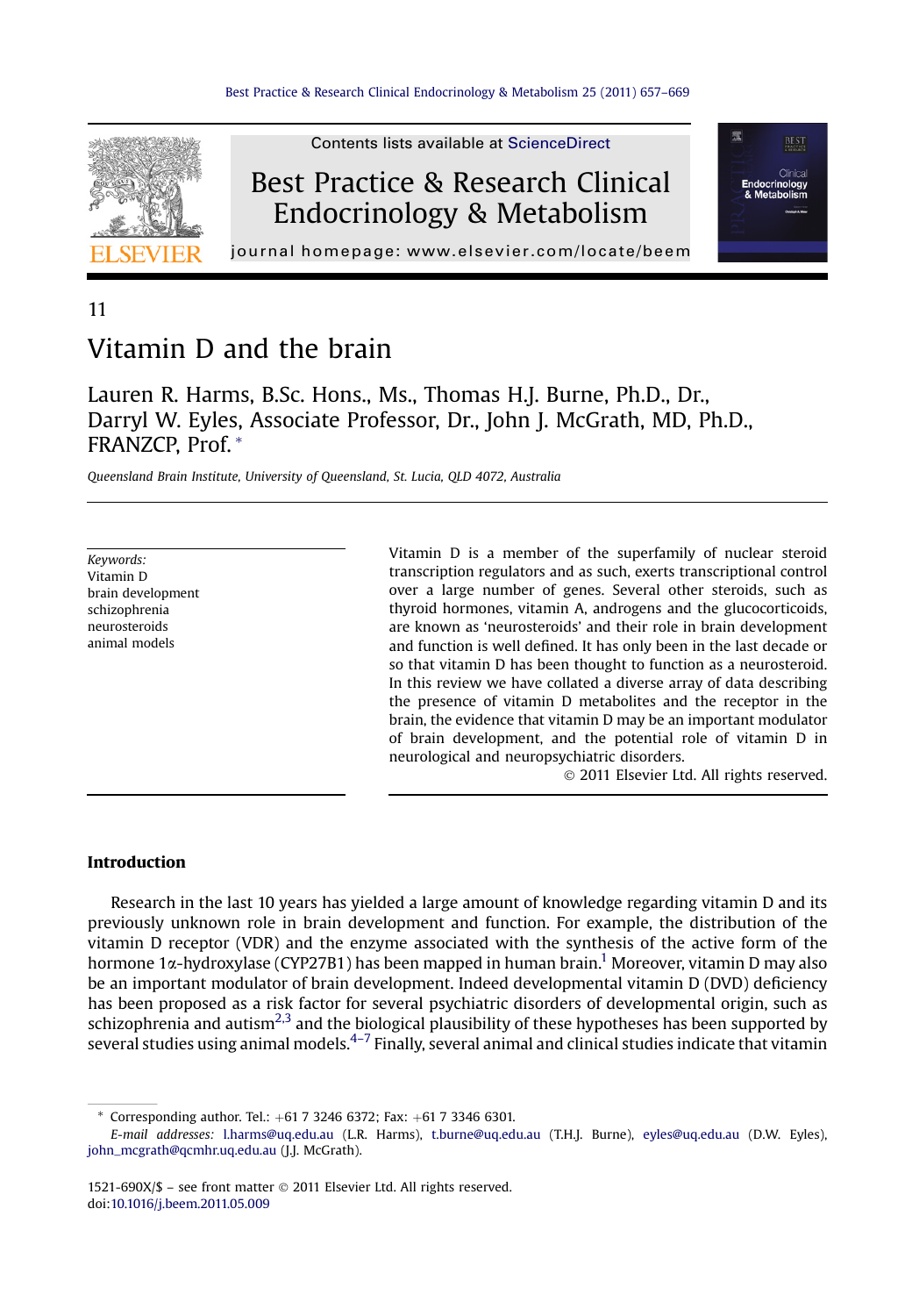D may be somewhat 'neuroprotective' for conditions such as epilepsy, multiple sclerosis, Parkinson's disease and chronic stress.

#### Vitamin D and the vitamin D receptor in the brain

The major metabolites of vitamin D include 25OHD3, 1,25OH2D3 and 24,25OH2D3, and these are present in human cerebrospinal fluid  $(CSF)$ .<sup>8</sup> In a similar fashion to other neurosteroids, vitamin D metabolites have been found to cross the blood brain barrier.<sup>[9](#page-8-0)</sup> Blood brain barrier permeability may not be necessary, however, because the P450 enzymes involved with the conversion of 25OHD3 to 1,25OH2D3 and 1,25OH2D3 to 24,25OH2D3 (CYP27B1 and CYP24A1, respectively) are present in the brain. CYP27B1 has been identified in fetal human brain, cultured glial cells and throughout the adult human brain.<sup>[1,10](#page-8-0)–12</sup> In the adult brain, CYP27B1 was present in both neurons and glia and was most strongly expressed in the substantia nigra and the supraoptic and paraventricular nuclei of the hypo-thalamus.<sup>[1](#page-8-0)</sup> This indicates that the brain has the potential to synthesize the active metabolite 1.25OH2D3. Conversely, CYP24A1 deactivates 1,25OH2D3, converting it to the inactive 24,25OH2D3. In rat primary glial cell cultures, the expression of CYP24A1 mRNA was increased in a dose-dependent manner upon addition of 1,25OH2D3,<sup>13</sup> indicating that levels of active 1,25OH2D3 can be regulated locally in the brain.

The VDR protein is expressed throughout human and rat brains in the pontine–midbrain area, cerebellum, thalamus, hypothalamus, basal ganglia, hippocampus, olfactory system and the temporal, orbital and cingulate cortices.<sup>1,14</sup> VDR mRNA in the mouse brain had a similar expression pattern, as shown in the Allen Mouse Brain Atlas (an open-source internet-based synthesis of in situ gene expression data<sup>[15](#page-8-0)</sup>). The VDR was found to be present in most neurons and some glia in the adult rat and human brains<sup>1,14</sup> and followed similar patterns of expression in both species. For example, in both human and rat brains, the VDR was strongly expressed in pyramidal cells of the CA1 and CA2 regions of the hippocampus, with less intense staining in the CA3 region.<sup>1,16</sup> With regard to glia, the VDR was present in oligodendrocytes in rats<sup>[17](#page-8-0)</sup> and in glial fibrillary acidic protein (GFAP)-stained cells in primary rat hippocampal cultures, which was confirmed in secondary oligodendrocyte cultures and glial cell lines.<sup>18</sup>

There is evidence that the VDR is also expressed in the brains of several species during development. The VDR was expressed in the embryonic rat brain from gestational days 12–21 and was most highly expressed in the proliferating zones of the developing rat brain,<sup>19,20</sup> and was identified from E11.5 in the developing mouse brain.<sup>[21](#page-8-0)</sup> In the developing rat brain, the VDR appeared to be preferentially localized in differentiating fields.[20](#page-8-0) Furthermore, VDR expression was shown to increase with gestational age in the embryonic rat, and was coincident with increased apoptotic and decreased mitotic activity in these brains.<sup>22</sup> Therefore, the presence of vitamin D metabolites, activating enzymes and the VDR in the brain indicates that, like other neurosteroids, the vitamin D system may play a role in maintaining normal brain function. Furthermore the presence of the VDR in high levels in the developing brain may indicate that vitamin D is involved in neurodevelopment.

## Developmental vitamin D deficiency as a risk factor for neuropsychiatric disorders

Based on several epidemiological findings, it has been hypothesized that low prenatal vitamin D may be a risk-modifying factor for schizophrenia.<sup>3</sup> The most consistent finding in schizophrenia epidemiology is the season of birth effect – those born in Winter/Spring are more likely to develop the disorder than those born in Summer/Autumn.<sup>23–26</sup> This is more pronounced as distance from the equator increases.<sup>[27](#page-9-0)</sup> Secondly, increased rates of schizophrenia are found in those born in urban areas, regardless of location throughout life.[28](#page-9-0) Lastly, second-generation migrants with dark skin in cold climates have been found to have an increased risk of developing schizophrenia.<sup>29</sup> The causative factors behind these findings could be due to stress or maternal infection. However, one parsimonious factor that could underlie many of these effects is vitamin D deficiency during development. Vitamin D deficiency is more common in winter, particularly at higher latitudes due to lower sunlight intensity and duration and more skin coverage.<sup>[30](#page-9-0)–33</sup> Vitamin D deficiency is more prevalent in urban as opposed to rural populations, most likely due to lifestyle differences.<sup>[34](#page-9-0)</sup> Dark-skinned individuals have a higher concentration of melanin, which absorbs UVB radiation, thus inhibiting its synthesis of vitamin D.<sup>[34](#page-9-0)</sup> This, combined with a move to a high latitude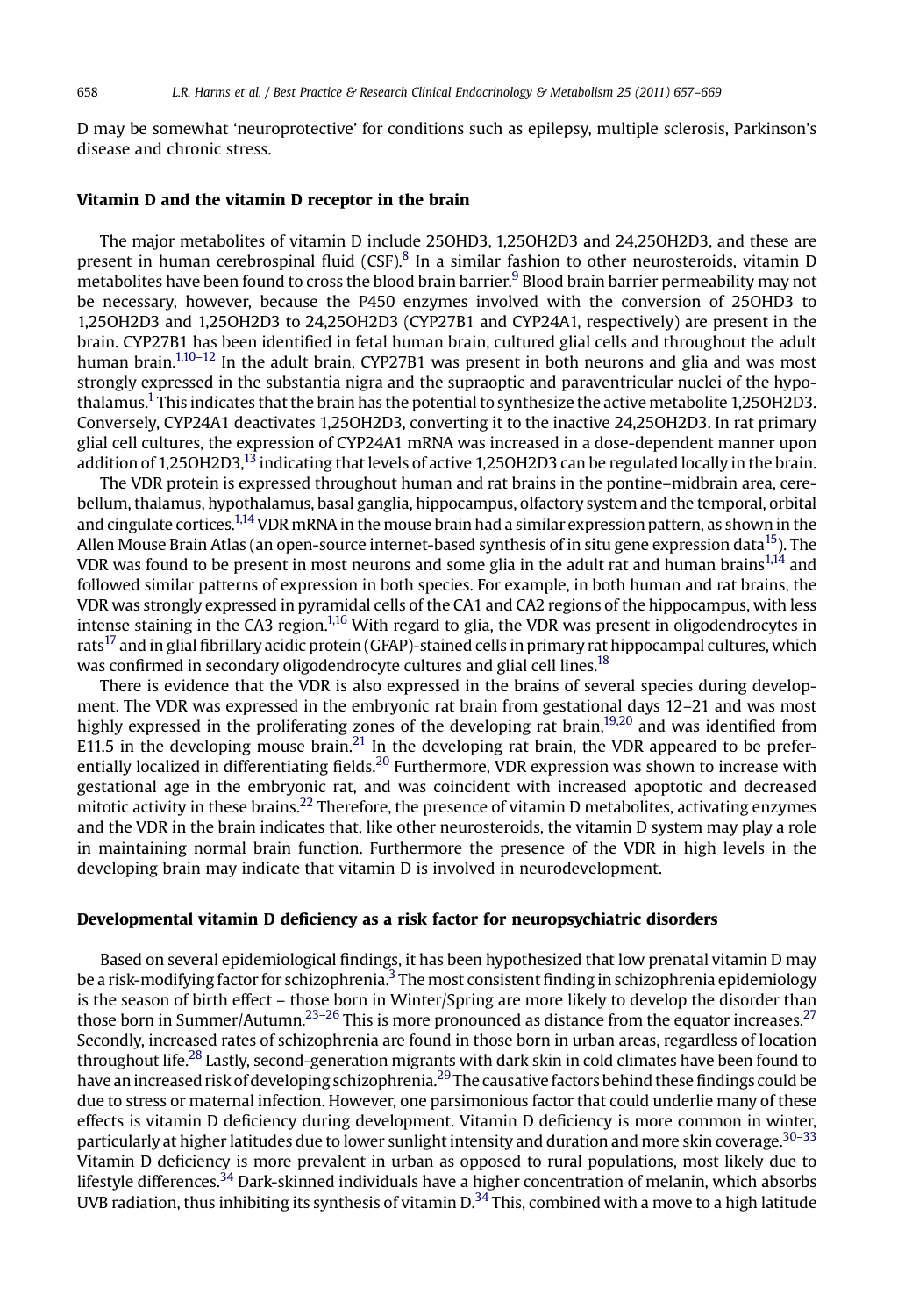country such as the UK could produce an increased risk of vitamin D deficiency. Therefore, developmental vitamin D (DVD) deficiency could explain a number of prominent risk factors for schizophrenia.

Several other studies have provided more direct evidence for an association between low developmental vitamin D and the risk for schizophrenia. A small pilot study investigating 25OHD3 levels in expecting mothers in their third trimester found a trend-level association with schizophrenia in a darkskinned population.<sup>35</sup> Another study found an association between maternal vitamin D supplemen-tation in the first year after birth and a decreased incidence of schizophrenia in male offspring.<sup>[36](#page-9-0)</sup>

A more recent study used dried blood spots taken from a large cohort of Danish babies several decades ago. Cases (people who went on to develop schizophrenia) were matched to controls that were born on the same day and levels of 25OHD3 were measured from these banked blood spots. When compared to the forth quintile of vitamin D levels, it was found that the lower three quintiles of vitamin D levels were associated with an almost twofold increase in the risk of schizophrenia.<sup>[37](#page-9-0)</sup> Surprisingly, infants with vitamin D levels in the highest quintile also had a small increase in schizophrenia risk, but this was not as large as the increased risk associated with deficiency. This was the first large case–control study to find a direct association between DVD deficiency and risk for schizophrenia and awaits replication.

There is some evidence emerging that DVD deficiency may also be associated with an increased risk for autism,<sup>[2,38](#page-8-0)</sup> although there is not as much evidence for this link as there is for the link between DVD deficiency and schizophrenia. One major line of evidence for such an association is that autism occurs more frequently in African-American children as opposed to their Caucasian counterparts.<sup>[39](#page-9-0)</sup> DVD deficiency may be a factor here because high levels of the skin pigment melanin is a risk factor for vitamin D deficiency, and indeed it has been found that only 4% of dark-skinned women, but 37% of fair-skinned women had sufficient vitamin D levels during pregnancy.<sup>[40](#page-9-0)</sup> A recent study measured serum 25OHD3 in Swedish mothers with or without children with autism, and sampled from a migrant Somali group, as well as a native Caucasian group. No association between maternal 25OHD3 and autism in children was found. $41$  However, in that study 25OHD3 levels were measured in mothers several years past their children's weaning age and was considerably underpowered,  $42$  therefore, no definitive conclusions could be drawn. The association between DVD deficiency and neuropsychiatric disorders warranted neurobiological studies of vitamin D's role in brain development. Models of DVD deficiency have been developed in rats and mice to establish the biological plausibility of the link between DVD deficiency and schizophrenia and to investigate the possible neurobiological mechanisms behind such an association.

#### Brain development in DVD-deficient rats

The majority of the work examining the impact of DVD deficiency on brain development has occurred using Sprague–Dawley rats, using a protocol defined in Burne et al.[4](#page-8-0) Female rats were fed a diet containing either 0 (vitamin D deficient) or 1000 IU/kg (control) vitamin D from 4 weeks of age. They were mated with vitamin D normal males after 6 weeks on the diet. Upon birth of the pups, all maternal rats were placed on the control diet containing vitamin D. Therefore, DVD-deficient rats were only deficient from conception until shortly after birth. At birth and as adults (10 weeks of age), DVDdeficient rats had normal  $Ca2<sub>+</sub>$  and body weight, indicating that the 3-week period of vitamin D deficiency is not severe enough to affect  $Ca2+/bone$  homeostasis.<sup>43</sup> This is ideal because the effects of the absence of vitamin D can be investigated independent of any secondary effects of hypocalcaemia such as musculoskeletal dysfunction.

Several studies have investigated the effect of DVD deficiency on several aspects of brain development in embryonic and neonatal rats ([Table 1\)](#page-3-0). DVD-deficient rats had decreased neurotrophic factor levels, increased mitosis and decreased apoptosis in their brains during embryonic development and as neonates.[5,44](#page-8-0) These findings, based on the absence of vitamin D during brain development are consistent with in vitro work done in cancer cell lines that document the largely pro-neurotrophic factor, antimitotic, pro-apoptotic and pro-differentiation properties resulting from the addition of vitamin D.<sup>45-52</sup> Another study found that neural progenitor cells from the subventricular zone of the DVD-deficient rats at E18 had enhanced proliferative capacity using the neurosphere assay.<sup>[53](#page-9-0)</sup> Consistent with changes in proliferation and apoptosis, DVD-deficient rats had altered brain morphology as neonates.<sup>[5](#page-8-0)</sup> The brains of the DVD-deficient neonates were larger in volume and were longer, but not wider than controls.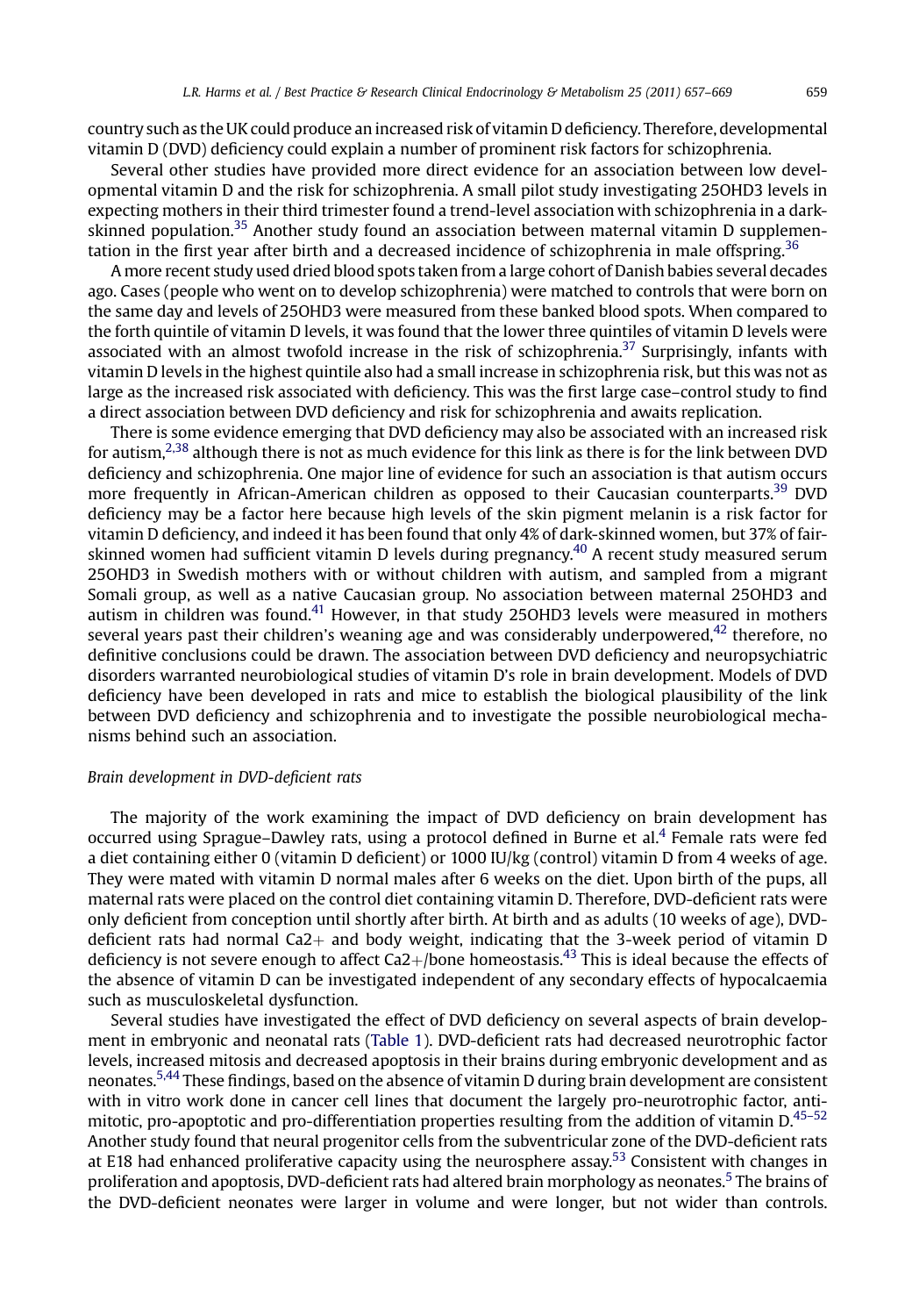#### <span id="page-3-0"></span>Table 1

|  |  | Phenotype of DVD-deficient rats with regard to developmental neurobiological measures. |
|--|--|----------------------------------------------------------------------------------------|
|  |  |                                                                                        |

| Developmental<br>Neurobiology - Measure | Phenotype of DVD-deficient rat                                                                                                                                                                                                                                                                                                                  | References |
|-----------------------------------------|-------------------------------------------------------------------------------------------------------------------------------------------------------------------------------------------------------------------------------------------------------------------------------------------------------------------------------------------------|------------|
| Brain morphology                        | t in volume of lateral ventricles<br>1 in cortex thickness                                                                                                                                                                                                                                                                                      | 5          |
| <b>Mitosis</b>                          | $\uparrow$ in percent mitotic cells in dentate gyrus, hypothalamus<br>and basal ganglia/amygdala at P0<br>$\uparrow$ in percent mitotic cells in dentate gyrus at E19<br>$\uparrow$ in percent mitotic cells in dentate gyrus at E21<br>$\uparrow$ in percent mitotic cells in basal ganglia at P7<br>(while still on vitamin D deficient diet) | 5,44       |
| Apoptosis                               | $\downarrow$ in percent apoptotic cells in cingulate cortex,<br>dentate gyrus and basal ganglia at E21<br>$\downarrow$ in percent apoptotic cells in cingulate cortex,<br>dentate gyrus, basal ganglia and hypothalamus at E23                                                                                                                  | 5,44       |
| Neurogenesis<br>Neurotrophic factors    | ↑ Number of neurospheres from cultured SVZ at P0<br>I NGF and GDNF protein in whole brain at P0                                                                                                                                                                                                                                                 | 19<br>5    |
| Gene expression                         | ↓ nurr1 mRNA in midbrain at E12 and E15<br>p75NTR mRNA in whole brain at P0<br>L COMT mRNA in cerebrum at P0                                                                                                                                                                                                                                    | 5,120,121  |
| Apoptosis-specific microarray           | 64% of pro-apoptotic genes $\downarrow$ and 15% $\uparrow$ at E19<br>74% of pro-apoptotic genes $\downarrow$ E23<br>9% of pro-apoptotic genes $\downarrow$ and 68% $\uparrow$ at P7                                                                                                                                                             | 44         |
| Cell cycle-specific microarray          | 21% pro-mitotic genes $\uparrow$ and 38% $\downarrow$ at E19<br>48% pro-mitotic genes ↑ and 14% ↓ at E23<br>12% pro-mitotic genes $\uparrow$ and 64% $\downarrow$ at P7                                                                                                                                                                         | 44         |
| Dopamine turnover                       | L Conversion of DOPAC-HVA                                                                                                                                                                                                                                                                                                                       | 121        |

 $\uparrow$  Increase in DVD-deficient rats compared to controls.

 $\downarrow$  Decrease in DVD-deficient rats compared to controls.

E#, embryonic day (days post-conception); P#, postnatal day; NGF, nerve growth factor; GDNF, glial cell line-derived neurotrophic factor; SVZ, subventricular zone; COMT, Catechol-O-methyl-transferase; DOPAC, dihydroxyphenylacetic acid; HVA, homovanillic acid.

Moreover, these pups had a thinner cortex and larger lateral ventricles, even when corrected for brain volume. DVD-deficient rats also had a numeric increase in ventricular volume as adults, but this only reached statistical significance if rats were deficient in vitamin D until weaning, not birth.<sup>[54](#page-9-0)</sup> Enlarged ventricles and decreased cortical grey matter thickness are the two most commonly found neuroanatomical abnormalities in schizophrenia.<sup>55</sup> Although enlarged ventricles are not seen in all patients, they are highly predictive of symptom severity and psychotic risk.<sup>[56](#page-10-0)</sup>

#### Behaviour in DVD-deficient rats

[Tables 2 and 3](#page-4-0) summarize the adult neurobiological and behavioural phenotypes of DVD-deficient rats. DVD-deficient rats were found to have altered behaviour. They exhibited spontaneous hyper-locomotion in a novel environment,<sup>[4,6,57,58](#page-8-0)</sup> which was ameliorated by restraint stress or vehicle injection immediately prior to testing.<sup>6,57</sup> Hyperlocomotion in response to novelty can be influenced by subcortical DA<sup>[59](#page-10-0)</sup> and, therefore, may reflect an alteration in DA signalling in DVD-deficient rats. Moreover, other models of schizophrenia exhibit increased spontaneous locomotor activity,<sup>[60,61](#page-10-0)</sup> indicating that hyperlocomotion may be a rodent behaviour analogous to symptoms of schizophrenia.

Psychotomimetic agents were used to further probe the locomotor phenotype of DVD-deficient rats. First, the glutamate N-methyl-d-aspartic acid receptor (NMDAR) antagonist, MK-801 was used. Other classes of NMDAR antagonists such as ketamine and phencyclidine (PCP) are psychotomimetics that mimic the range of positive, negative and cognitive symptoms of schizophrenia in healthy people and exacerbate symptoms in patients with schizophrenia.<sup>[62,63](#page-10-0)</sup> NMDAR antagonists such as MK-801 induce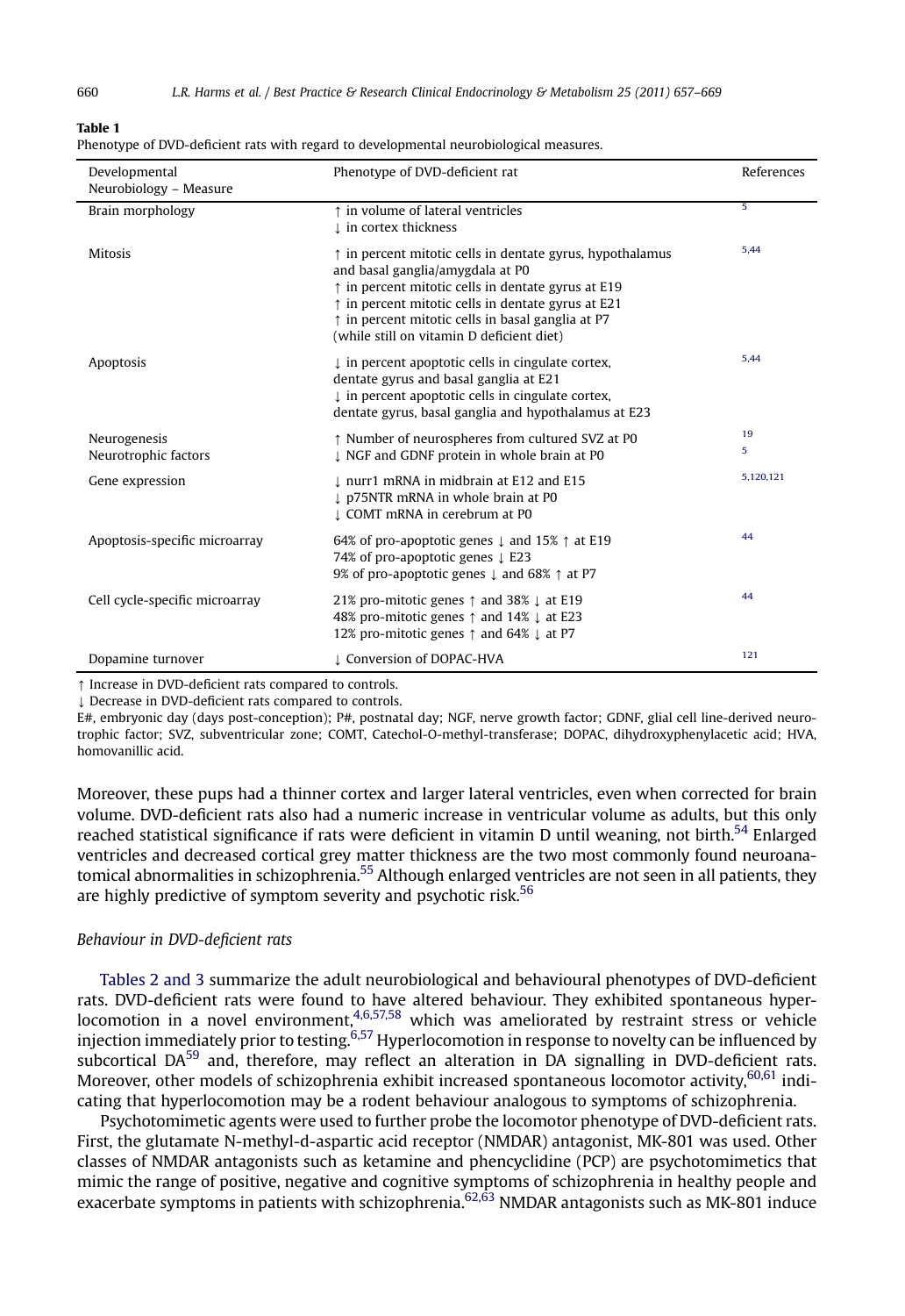<span id="page-4-0"></span>

| Table 2                                                |
|--------------------------------------------------------|
| Neurobiological phenotype of DVD-deficient adult rats. |

| Adult neurobiology -<br>measure         | Phenotype of<br>DVD-deficient rat                                                                                                                                                                                                                                       | References |
|-----------------------------------------|-------------------------------------------------------------------------------------------------------------------------------------------------------------------------------------------------------------------------------------------------------------------------|------------|
| Brain morphology                        | $\uparrow$ in volume of lateral ventricles in P70 rats depleted of vitamin D to P21                                                                                                                                                                                     | 54         |
| Neurotrophic factors<br>Gene expression | ↓ in NGF protein in one whole cerebral hemisphere at P70<br>↓ Expression of GABA-Aα4, MAP2 and NF-1 in one whole                                                                                                                                                        | 54<br>54   |
|                                         | cerebral hemisphere at P70                                                                                                                                                                                                                                              |            |
| Microarray                              | Dysregulation of pathways such as:<br>Oxidative phosphorylation, redox balance, cytoskeleton maintenance,<br>$Ca2+$ homeostasis, chaperoning, post-translational modifications,<br>synaptic plasticity and neurotransmission<br>In one whole cerebral hemisphere at P70 | 122        |
| DAT binding and density                 | $\uparrow$ DAT binding in the CPu at P70<br>↑ DAT density in the CPu at P70                                                                                                                                                                                             | 7          |
| Proteomics                              | Dysregulation of 36 brain proteins in pathways such as:<br>Oxidative phosphorylation, redox balance, cytoskeleton maintenance,<br>$Ca2+$ homeostasis, chaperoning, synaptic plasticity and neurotransmission<br>In hippocampus and prefrontal cortex at P70             | 123        |
| Cell proliferation                      | I BrdU positive (proliferating) cells in dentate gyrus at P84<br>(normalized by haloperidol)                                                                                                                                                                            | 124        |

 $\uparrow$  Increase in DVD-deficient rats compared to controls.

 $\downarrow$  Decrease in DVD-deficient rats compared to controls.

NGF, nerve growth factor; P#, postnatal day; CPu, caudate–putamen; BrdU, bromodeoxyuridine (5-bromo-2-deoxyuridine)

several behavioural alterations in rodents, including hyperlocomotion.<sup>[64,65](#page-10-0)</sup> Models that are more sensitive to the locomotor-enhancing effects of MK-801 and similar agents are believed to have altered neurobiology analogous to that of patients with schizophrenia. It was found that DVD-deficient male rats were more sensitive to the locomotor-enhancing effects of MK-801 (dizocilpine), and were restored to control levels of locomotion by the antipsychotic haloperidol.<sup>6</sup> The attenuation of MK-801induced locomotor activity by haloperidol, which primarily acts by blocking D2Rs, indicates that the DA system in DVD-deficient rats may be altered in DVD-deficient rats.

Second, the psychotomimetic amphetamine was used in DVD-deficient rats. Amphetamine increases extracellular DA levels by inhibiting DA reuptake through the dopamine transporter (DAT) and by reversing transport so more DA is released into the synaptic cleft.<sup>[66](#page-10-0)–69</sup> In a similar fashion to

## Table 3

| Behavioural phenotype of DVD-deficient adult rats. |
|----------------------------------------------------|
|----------------------------------------------------|

| Adult behaviour -<br>measure | Phenotype of<br>DVD-deficient rat                                                                                                                                                                                        | References  |
|------------------------------|--------------------------------------------------------------------------------------------------------------------------------------------------------------------------------------------------------------------------|-------------|
| Locomotion                   | ↑ spontaneous locomotion in a novel environment, normalized<br>under conditions of habituation or stress at P70                                                                                                          | 6,57,75,125 |
| Exploration                  | $\downarrow$ in levels of exploration on the 5-day hole board test at P70                                                                                                                                                | 4.75        |
| Learning and memory          | ↓ Latent inhibition<br>I Habituation in 5-day hole board test<br>Behavioural pharmacology                                                                                                                                | 75          |
| Amphetamine                  | ↑ Sensitivity to the locomotor-enhancing effects<br>of 2.5 mg/kg amph in females at P70                                                                                                                                  | 7           |
| MK-801                       | ↑ Sensitivity to the locomotor-enhancing effects<br>of 0.2 mg/kg MK-801 in males at P70                                                                                                                                  | 6.43        |
| Anti-pyschotics              | 0.1 mg/kg haloperidol normalized locomotor<br>sensitivity to MK-801 in DVD-deficient males at P70<br>0.075 mg/kg haloperidol normalized habituation<br>impairments of 5-day hole board test in DVD-deficient rats at P70 | 6,124,126   |

 $\uparrow$  Increase in DVD-deficient rats compared to controls.

 $\downarrow$  Decrease in DVD-deficient rats compared to controls.

P#, postnatal day; Amph, amphetamine.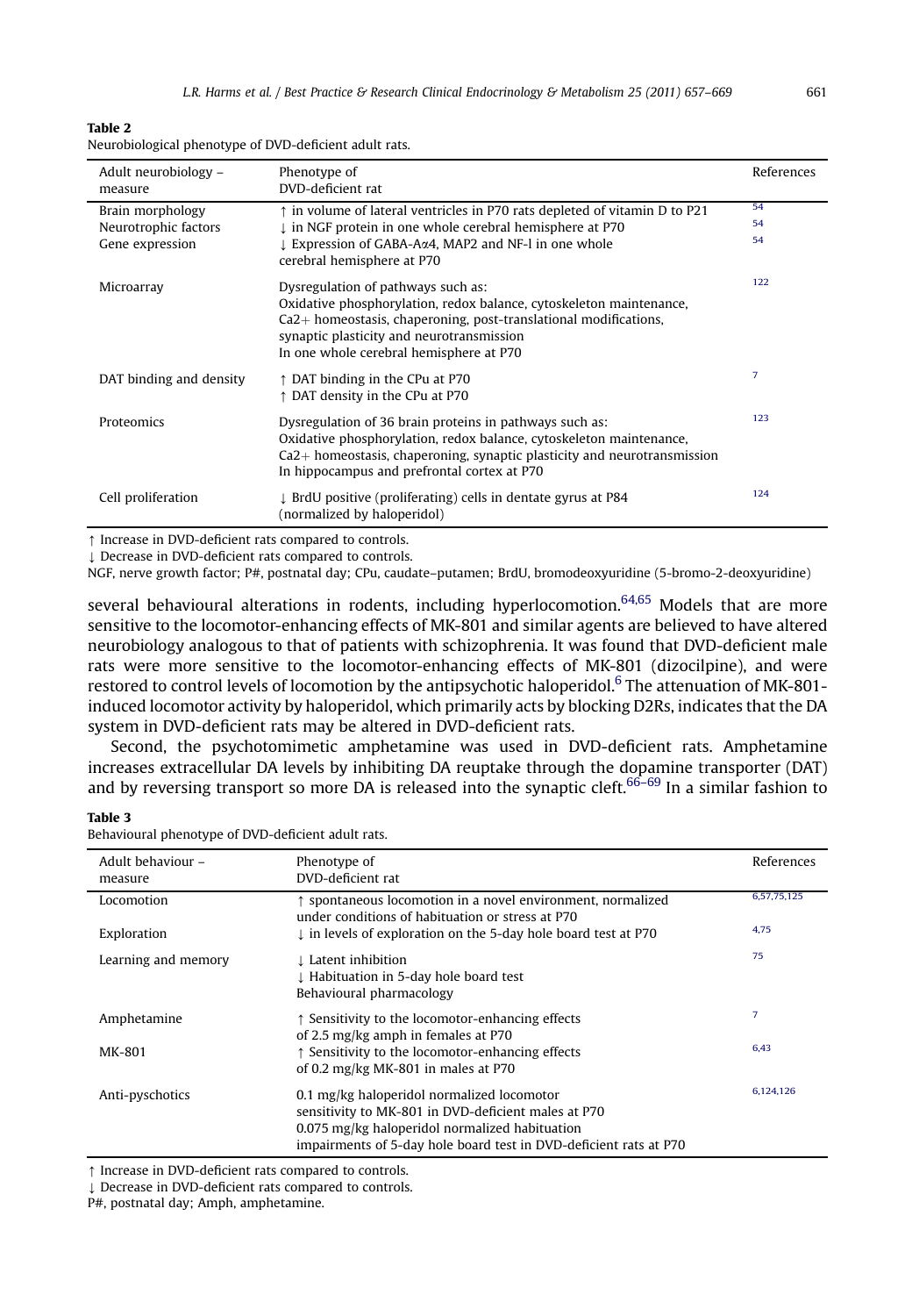MK-801, animal models that exhibit enhanced sensitivity to amphetamine are believed to have alterations in the DA system that could be analogous to those in patients with schizophrenia. Female, but not male, DVD-deficient rats were more sensitive to the locomotor-enhancing effects of a high dose of d-amphetamine,<sup>[7](#page-8-0)</sup> which was associated with increased levels of DAT binding in the caudate– putamen (CPu) and increased DAT density.<sup>[7](#page-8-0)</sup> This indicates that DVD deficiency may have altered the developmental trajectory of the DA system, changing the density and binding dynamics of DAT.

With regard to learning and memory, DVD-deficient rats performed similarly to controls in an active avoidance paradigm, in which a light and a sound predicted a foot shock the rat needed to escape from one identical chamber to another to avoid the shock. However, DVD-deficient rats had impaired latent inhibition (LI) on this task. LI is a learning phenomenon in which prior inconsequential exposure to the conditioned stimulus (light and tone) alone retards subsequent learning of an association with the unconditioned stimulus (shock). Under the right conditions, LI can occur in numerous learning paradigms and in many species and can be used as a test of attentional processing. Patients with schizophrenia have impaired LI, i.e., they learn the CS-US pairing after being preexposed to the CS just as well as if they were not preexposed.<sup>[70,71](#page-10-0)</sup> It is believed that this reflects the inability to ignore irrelevant stimuli in patients. Several animal models of schizophrenia also exhibit LI impairments.<sup>[72](#page-10-0)–74</sup> In this study, control rats that were preexposed to the light and tone had impaired learning of the association with the shock and made fewer avoidance responses. DVD-deficient rats that were preexposed made the same number of avoidance responses as non-preexposed rats, indicating a LI impairment.<sup>[75](#page-10-0)</sup>

DVD deficiency has also been shown to alter behaviour in two strains of mice (129/SvJ and C57BL/  $6$ ]).<sup>76</sup> One strain (129/SvJ) exhibited spontaneous hyperlocomotion in the open field arena, a finding consistent with that from DVD-deficient rats. Both strains demonstrated increased frequency of head dips in a hole board arena, indicative of increased exploratory behaviour.<sup>[76](#page-10-0)</sup> To investigate cognition, control and DVD-deficient C57BL/6J mice were trained on the olfactory tubing maze[.77](#page-10-0) A learning deficit was seen on the final day of training, with DVD-deficient mice showing a reduction in the number of correct responses when compared to controls. This was associated with a reduction in the size of the lateral ventricles of DVD-deficient mice.<sup>77</sup> The model of DVD deficiency in mice presents some features that overlap with the model in rats (spontaneous hyperlocomotion), but also some unique phenotypes that do not occur in DVD-deficient rats (enhanced exploration and reduced ventricular volume).

The behavioural studies in DVD-deficient rats and mice have shown that there are long-lasting effects of DVD deficiency on brain function, such that selective behaviours (locomotion, exploration, LI) were altered. Taken together with the evidence of altered neurodevelopment in DVD-deficient rats, these findings establish biological plausibility for the role of DVD deficiency as an environmental risk factor for schizophrenia.

## Vitamin D in health and disease

## Excitotoxicity and epilepsy

There is some evidence that vitamin D has a protective effect on neurons in vivo. For example, systemic administration of vitamin D (in the form of calcitriol) has been shown to increase levels of antioxidants, such as glutathione in the brain.<sup>78,79</sup> Furthermore, 1,25OH2D3 blocked the neuronal uptake of reactive oxygen species such as hydrogen peroxide and protected against excitotoxicity from glutamate.<sup>80</sup> This may be mediated, at least in part, by the effects of vitamin D on calcium channels. 1,25OH2D3 has been shown to down-regulate the expression of mRNA for the  $\alpha$ 1C and  $\alpha$ 1D pore-forming subunits of L-type voltage-gated calcium channel (L-VGCCs).<sup>[81](#page-10-0)</sup> Furthermore, increased expression of L-VGCCs was found in mice lacking the gene for CYP271B, which is required for the synthesis of 1,25OH2D3. These findings may indicate that the neuroprotective effects of vitamin D may be due to its inhibitory effect on  $Ca2+$  influx. Intracellular  $Ca2+$  binding proteins such as calbindin and parvalbumin also limit excitotoxicity by chelating intracellular Ca2 $+$ . Indeed 1,25OH2D3 has been shown to up-regulate the expression of the  $Ca2+$ -binding proteins calbindin and parvalbumin in motorneurons.<sup>[82](#page-10-0)</sup> Moreover, chronic treatment with high levels of calcitriol has been shown to increase parvalbumin expression in the caudate–putamen of rats.<sup>[83](#page-10-0)</sup> Such protection against excitotoxicity may indicate that vitamin D may also be protective against seizures. This has been confirmed in animal models, in which 1,25OH2D3 has been shown to increase the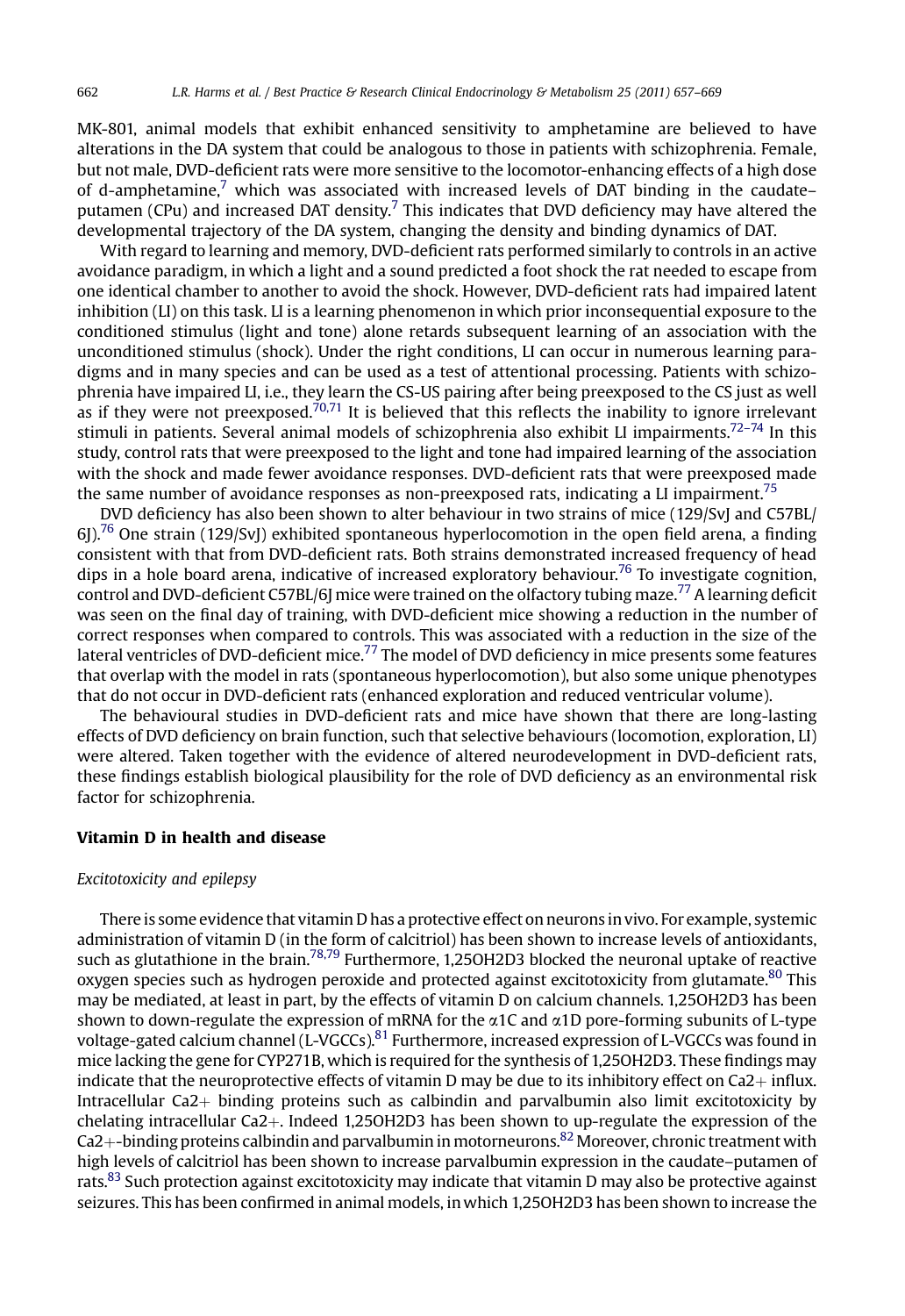electroconvulsive threshold for seizures, decrease the severity of seizures and enhance the action of the anticonvulsive agents valproate and phentoin.<sup>[84](#page-10-0)–86</sup> While severe vitamin D deficiency (as indicated by 25OHD3 levels) in neonates has been associated with seizures, this is mediated via profound disruption of calcium levels.<sup>87</sup> However, despite strong experimental evidence in animal models, the link between hypovitaminosis D in either paediatric or adult populations and increased seizure risk has not been well established. This picture is complicated somewhat by an apparent inverse relationship between anti-epileptic drugs and 25OHD3 levels.<sup>[88](#page-10-0)</sup>

## Vitamin D and multiple sclerosis

Vitamin D deficiency has been associated with an increased risk of developing Multiple Sclerosis (MS), a disease of progressive demyelination in the nervous system most likely caused by an autoimmune response.[89](#page-11-0) MS is more common at higher latitudes,[90](#page-11-0) and vitamin D supplementation has been shown to decrease the risk of developing MS.<sup>91,92</sup> The role of vitamin D in disease prevention is unclear, but it may be due to the immunomodulatory effects of vitamin D. 1,25OH2D3 has a general immunosuppressive effect, and can, therefore, protect the brain from inflammatory damage. For instance, 1,25OH2D3 suppressed macrophage activity after lipopolysaccharide (LPS), a bacterial endotoxin that promotes an immune response.[93](#page-11-0) Experimental Autoimmune Encephalitis (EAE) is used to model MS in rodents. 1,25OH2D3 was found to protect against inflammatory damage myelin induced by EAE in rats<sup>94</sup> and dietary vitamin D deficiency was associated with increased EAE symptom severity in adult animals.<sup>[95](#page-11-0)</sup> However, dietary vitamin D deficiency that was limited to development was unexpectedly protective against EAE in adult mice, an effect that may have been due to increased levels of VDR in these animals.<sup>[96](#page-11-0)</sup>

#### Neuroprotection of the dopamine system

Additional research has supported vitamin D's role as a neuroprotective agent with specific effects on the dopamine (DA) brain systems. Administration of 1,25OH2D3 was shown to protect against damage from 6-hydroxydopamine (6OHDA), a neurotoxin that specifically lesions DA and noradren-ergic cells.<sup>[97,98](#page-11-0)</sup> Moreover, 1,25OH2D3 offered protection against neurotoxic doses of methamphetamine by preserving DA and serotonin (5-HT) levels.<sup>99</sup> 1,25OH2D3 has also been shown to increase DA synthesis by promoting the synthesis of its rate-limiting enzyme, tyrosine hydroxylase (TH $^{100}$ ). Finally, administration of cholecalciferol, the inactive precursor to 1,25OH2D3, to neonatal rats was shown to increase DA in brain stem, as well as the brain stem of their offspring, suggesting a possible epigenetic imprinting effect.<sup>101,102</sup> Such neuroprotection of DA neurons may be relevant for Parkinson's disease, a motor disorder caused by the loss of DAergic neurons in the substantia nigra. Indeed several investigations have linked vitamin D insufficiency with increased risk of Parkinson's disease.[103,104](#page-11-0) Moreover, in a large patient cohort (50–79 years,  $n = 3000$ ), higher levels of 25OHD3 were associated with a reduced risk of developing Parkinson's disease in later life.<sup>[105](#page-11-0)</sup> Abnormalities in the vitamin D receptor have also been linked with risk of developing Parkinson's disease.<sup>106</sup>

#### Vitamin D and stress

There is also some evidence that vitamin D may attenuate the effects of glucocorticoids. Glucocorticoids are secreted by the adrenal glands in response to stress, and chronically elevated glucocorticoid levels in response to prolonged stress had been shown to induce neuronal atrophy and eventual cell death.<sup>[107](#page-11-0)</sup> 1,25OH2D3 was found to completely antagonize the inhibitory effects of dexamethasone (a synthetic glucocorticoid) on cell differentiation and impeded glucocorticoid receptor function in a hippocampal progenitor cell line.<sup>108</sup> Vitamin D's effects on growth factors and neuroprotective actions could possibly hint at a role for vitamin D in the treatment of psychiatric disorders.

#### Neuropsychiatric disorders

The link between the developmental absence of vitamin D with neuropsychiatric disorders such as schizophrenia and autism has been discussed above. The evidence for a beneficial effect of vitamin D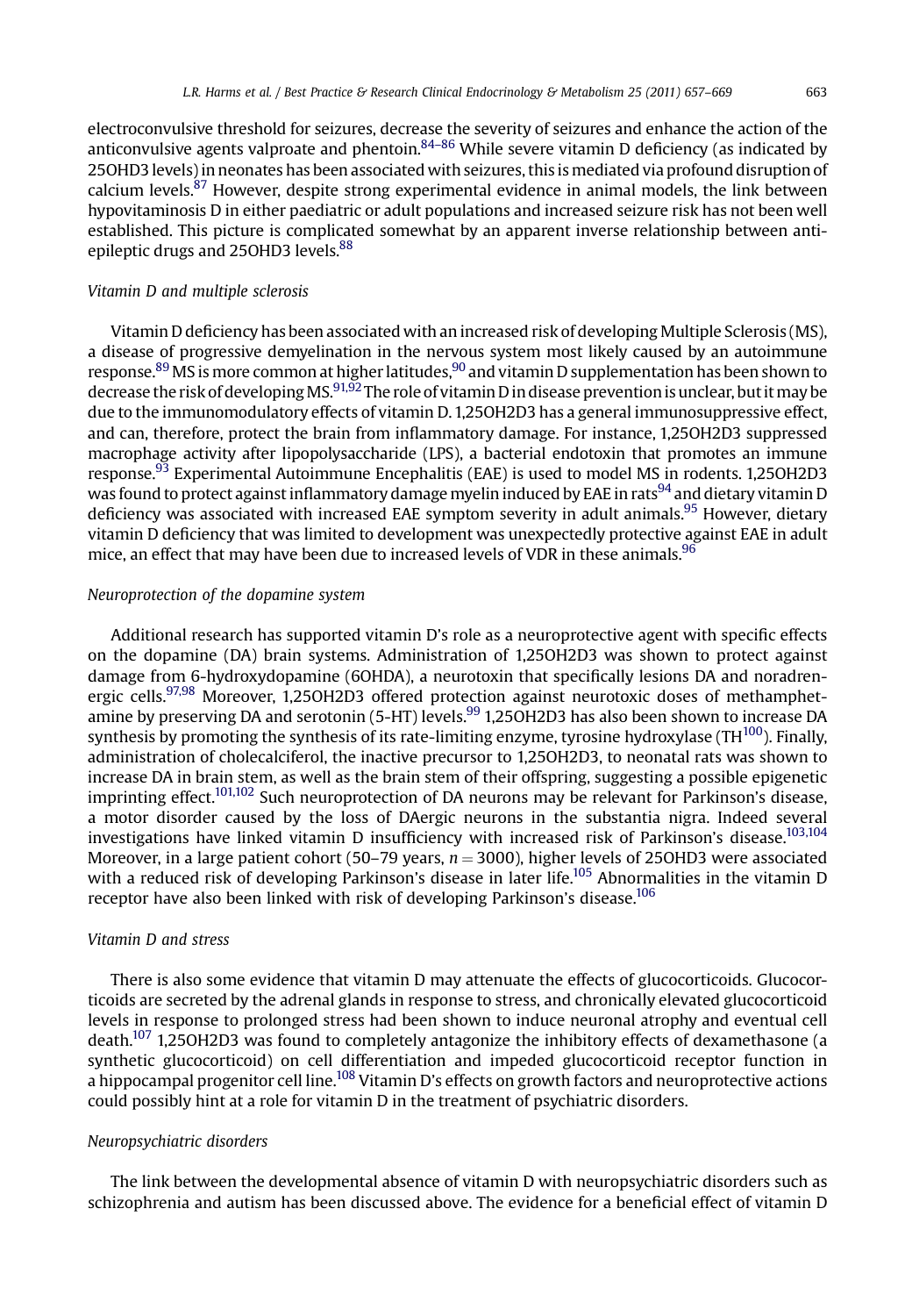for treatment of some psychiatric or neurological disorders in unclear. Hypovitaminosis D has been associated with depression, cognitive decline in the elderly, Parkinson's disease and Alzheimer's disease.<sup>103,109–111</sup> In a large prospective study of cognitive decline, aging and 25OHD3, cognitive decline and the rate of decline were increased in subjects severely deficient in 25OHD3 ( $\langle$ 25 nM).<sup>[110](#page-11-0)</sup> However, it is unclear if associations between hypovitaminosis D and psychiatric disorders are causative or circumstantial, but there is some evidence for symptom improvements with vitamin D supplementation[.109](#page-11-0) If vitamin D does have an effect on psychiatric or neurological disorders, it is likely a modest one and treatment with vitamin D would most likely be in parallel to other treatments.

## Future directions and conclusions

The rapid accumulation of experimental evidence over the past 10 years indicating vitamin D could play a role in brain development and function is compelling.[112](#page-11-0) Models of DVD deficiency in rodents may provide important discoveries in aiding our understanding of the neurobiology of psychiatric diseases. Considering the epidemiological evidence linking vitamin D with a variety of adverse neurological, psychiatric and cognitive outcomes, [113,114](#page-11-0) further well-designed observational studies, and, more importantly, randomized clinical trials of vitamin D supplementation are warranted in those with neurological and neuropsychiatric disorders. Vitamin D supplementation is an attractive candidate for supplementary treatment because it is a simple, safe and inexpensive intervention to alleviate disease burden for many different adverse health outcomes.

There remain many unanswered questions regarding the dynamics of vitamin D status and it's effects on brain structure and function. For example, what constitutes a minimum level of supplementation of vitamin D, and what level of serum 25OHD3 that would predispose an individual to various diseases remains a topic of intense debate[.115](#page-11-0) Although vitamin D deficiency can be modelled in animals via dietary restriction, there is insufficient research on chronic vitamin D insufficiency, which is far more likely to be observed clinically. Whether there is a threshold of 25OHD3 levels in which the risk of adverse brain-related outcomes increases or such risk increases steadily with decreasing concentrations of 25OHD3 remains an important experimental variable to be addressed. Additionally there is little knowledge about whether an earlier deficiency/insufficiency can predispose an individual to later brain insults such as infection, autoimmunity or oxidative damage.

The large amount of data accumulated over these past 10 years have led to the tentative inclusion of vitamin D into the broader family of neuroactive steroids.[116](#page-11-0) This group includes agents such as the sex steroids and glucocorticoids whose actions in shaping brain development and function have been well described. It would appear, therefore, that vitamin D is no-longer "The Neglected Neurosteroid".<sup>[117](#page-11-0)</sup>

## Practice points

- Test for vitamin D deficiency in patients with neurological and psychiatric disorders and supplement if necessary.
- Supplement with vitamin D during pregnancy if required.

## Research agenda

- The epidemiological link between developmental vitamin D deficiency and psychiatric or neurological disorders needs to be further investigated.
- There is a need for investigating the effect of vitamin D supplementation on neurological, neurocognitive and psychiatric outcomes using clinical trials, not just observational studies.
- Further studies need to elucidate the minimum level of supplementation needed for adequate brain function as well as adequate bone and calcium homeostasis.
- Future studies using animal models should focus on chronic vitamin D insufficiency and the effects of brain function and behaviour to more accurately model what is seen in human populations.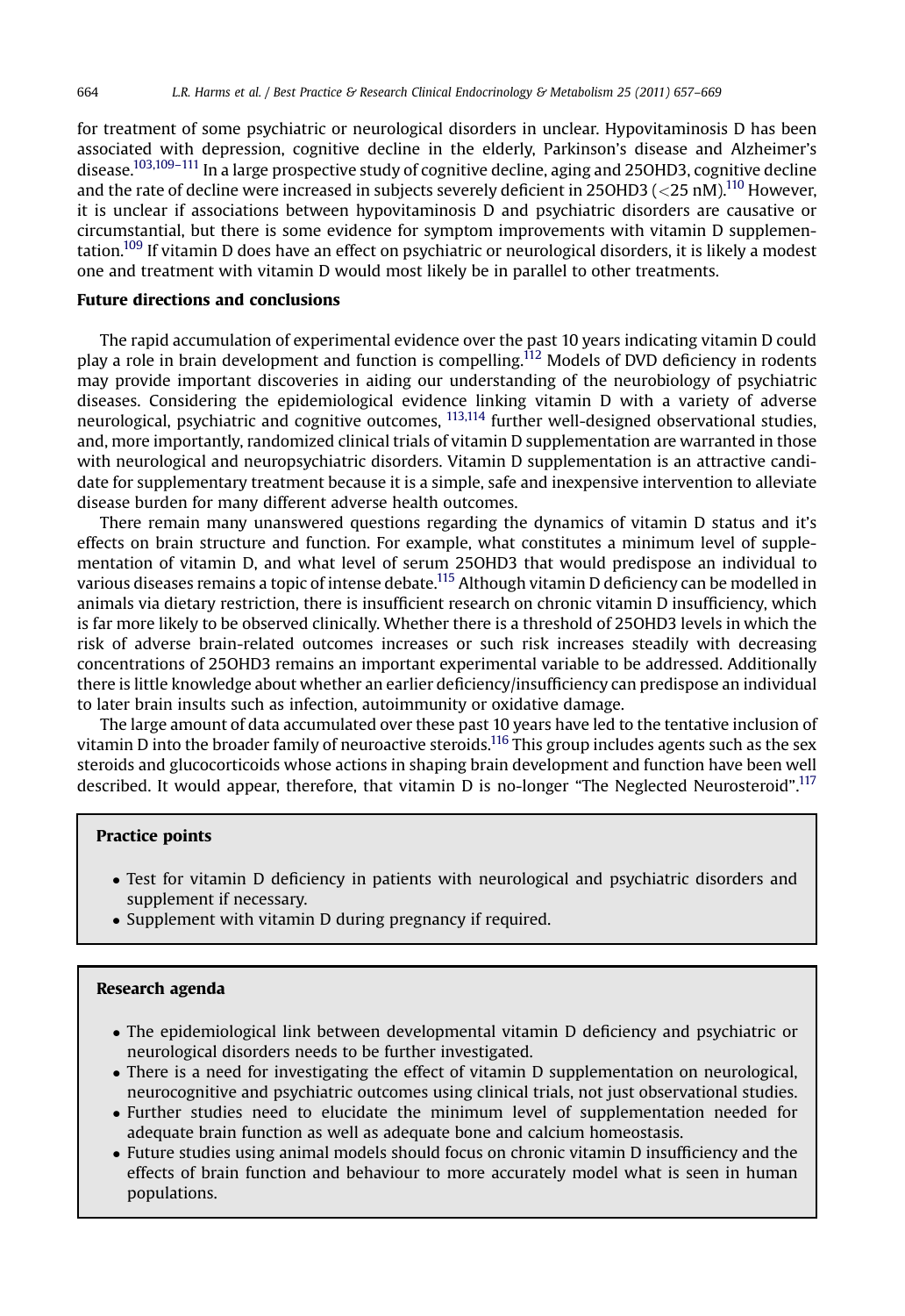<span id="page-8-0"></span>Given the alarming prevalence of hypovitaminosis D in both pregnant women<sup>[118,119](#page-11-0)</sup> and in the general public, ensuring the diverse functional capacities of this neuroactive steroid in the developing and adult brain are preserved through either environmental or dietary interventions would appear to be a vital public health priority.

## Conflict of interest statement

The authors have no conflicts of interest to declare.

## Role of funding source

None applicable.

## Acknowledgements

This work was supported by the Australian National Health and Medical Research Council, and Queensland Health.

## References

- \*1. Eyles DW, Smith S, Kinobe R et al. Distribution of the vitamin D receptor and 1 alpha-hydroxylase in human brain. Journal Of Chemical Neuroanatomy 2005; 29: 21–30.
- 2. Cannell JJ. Autism and vitamin D. Medical Hypotheses 2008; 70: 750-759.
- \*3. McGrath J. Hypothesis: is low prenatal vitamin D a risk-modifying factor for schizophrenia? Schizophrenia Research 1999; 40: 173–177.
- 4. Burne THJ, Becker A, Brown J et al. Transient prenatal vitamin D deficiency is associated with hyperlocomotion in adult rats. Behavioural Brain Research 2004; 154: 549–555.
- \*5. Eyles D, Brown J, Mackay-Sim A et al. Vitamin D-3 and brain development. Neuroscience 2003; 118: 641–653.
- 6. Kesby JP, Burne THJ, McGrath JJ & Eyles DW. Developmental vitamin D deficiency alters MK 801-induced hyperlocomotion in the adult rat: an animal model of schizophrenia. Biological Psychiatry 2006; **60:** 591-596.
- 7. Kesby JP, Cui XY, O'Loan J et al. Developmental vitamin D deficiency alters dopamine-mediated behaviors and dopamine transporter function in adult female rats. Psychopharmacology (Berlin) 2010; 208: 159-168.
- 8. Balabanova S, Richter HP, Antoniadis G et al. 25-Hydroxyvitamin-D, 24, 25-dihydroxyvitamin-D and 1,25-dihydroxyvitamin-D in human cerebrospinal-fluid. Wiener klinische Wochenschrift 1984; 62: 1086–1090.
- 9. Pardridge WM, Sakiyama R & Coty WA. Restricted transport of vitamin D and A derivatives through the rat blood–brain barrier. Journal of Neurochemistry 1985; 44: 1138-1141.
- 10. Fu GK, Lin D, Zhang MYH et al. Cloning of human 25-hydroxyvitamin D-1 alpha-hydroxylase and mutations causing vitamin D-dependent rickets type 1. Molecular Endocrinology 1997; 11: 1961–1970.
- \*11. Neveu I, Naveilhan P, Menaa C et al. Synthesis of 1,25-dihydroxyvitamin D3 by rat brain macrophages in vitro. Journal of Neuroscience Research 1994; 38: 214–220.
- 12. Zehnder D, Bland R, Williams MC et al. Extrarenal expression of 25-hydroxyvitamin d(3)-1 alpha-hydroxylase. Journal of Clinical Endocrinology and Metabolism 2001; 86: 888–894.
- 13. Naveilhan P, Neveu I, Baudet C et al. Expression of 25(Oh) vitamin-D-3 24-hydroxylase gene in glial-cells. Neuroreport 1993; 5: 255–257.
- \*14. Prufer K, Veenstra TD, Jirikowski GF & Kumar R. Distribution of 1,25-dihydroxyvitamin D3 receptor immunoreactivity in the rat brain and spinal cord. Journal Of Chemical Neuroanatomy 1999; 16: 135-145.
- 15. Lein ES, Hawrylycz MJ, Ao N et al. Genome-wide atlas of gene expression in the adult mouse brain. Nature 2007; 445: 168–176.
- 16. Walbert T, Jirikowski GF & Prufer K. Distribution of 1,25-dihydroxyvitamin D3 receptor immunoreactivity in the limbic system of the rat. Hormone and Metabolic Research 2001; 33: 525-531.
- 17. Baas D, Prufer K, Ittel ME et al. Rat oligodendrocytes express the vitamin D-3 receptor and respond to 1,25-dihydroxyvitamin D-3. Glia 2000; 31: 59–68.
- 18. Langub MC, Herman JP, Malluche HH & Koszewski NJ. Evidence of functional vitamin D receptors in rat hippocampus. Neuroscience 2001; 104: 49–56.
- 19. Cui X, McGrath JJ, Burne TH et al. Maternal vitamin D depletion alters neurogenesis in the developing rat brain. International Journal of Developmental Neuroscience 2007; 25: 227–232.
- \*20. Veenstra TD, Prufer K, Koenigsberger C et al. 1,25-Dihydroxyvitamin D-3 receptors in the central nervous system of the rat embryo. Brain Research 1998; 804: 193-205.
- 21. Erben RG, Soegiarto DW, Weber K et al. Deletion of deoxyribonucleic acid binding domain of the vitamin D receptor abrogates genomic and nongenomic functions of vitamin D. Molecular Endocrinology 2002; 16: 1524–1537.

Most important references indicated with asterisk.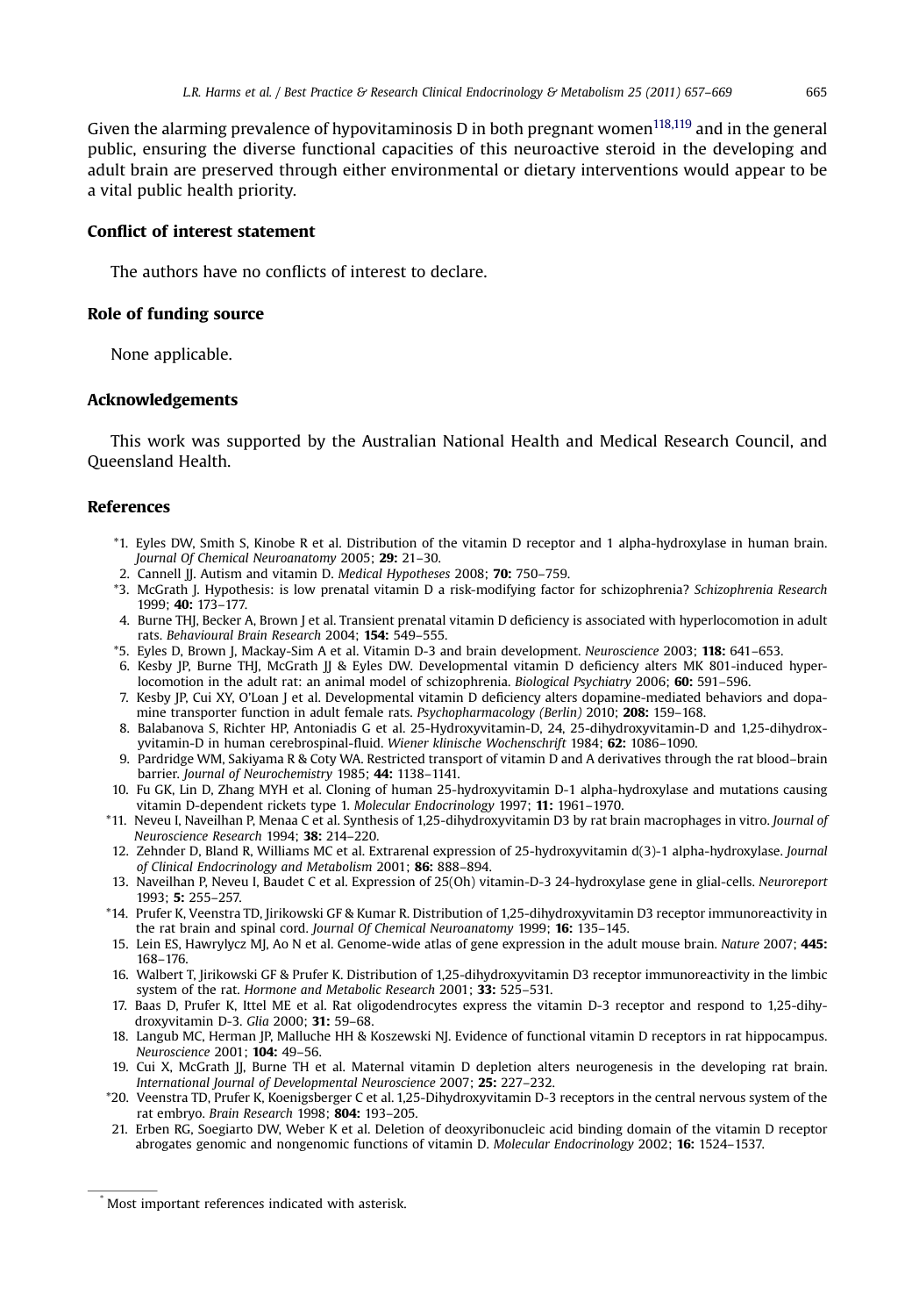- <span id="page-9-0"></span>22. Burkert R, McGrath J & Eyles D. Vitamin D receptor expression in the embryonic rat brain. Neuroscience Research Communications 2003; 33: 63–71.
- 23. Davies G, Welham J, Chant D et al. A systematic review and meta-analysis of northern hemisphere season of birth studies in schizophrenia. Schizophrenia Bulletin 2003; 29: 587–593.
- 24. Hultman CM, Sparen P, Takei N et al. Prenatal and perinatal risk factors for schizophrenia, affective psychosis, and reactive psychosis of early onset: case–control study. British Medical Journal 1999; 318: 421-426.
- 25. McGrath II & Welham IL. Season of birth and schizophrenia: a systematic review and meta-analysis of data from the southern hemisphere. Schizophrenia Research 1999; 35: 237–242.
- 26. Torrey EF, Miller J, Rawlings R & Yolken RH. Seasonality of births in schizophrenia and bipolar disorder: a review of the literature. Schizophrenia Research 1997; 28: 1-38.
- 27. Davies GJ, Welham J, Torrey EF & McGrath J. Season of birth effect and latitude: a systematic review and meta-analysis of northern hemisphere schizophrenia studies. Schizophrenia Research 2000; 41: 62.
- 28. Mortensen PB, Pedersen CB, Westergaard T et al. Effects of family history and place and season of birth on the risk of schizophrenia. The New England Journal of Medicine 1999; 340: 603–608.
- 29. Cantor-Graae E & Selten JP. Schizophrenia and migration: a meta-analysis and review. The American Journal of Psychiatry 2005; 162: 12–24.
- 30. Marks R. Sunscreens and vitamin D levels. Journal of the American Academy of Dermatology 1999; 40: 497.
- 31. Marks R & Mccarthy WH. Skin-cancer increasing incidence and public awareness. The Medical Journal of Australia 1990; 153: 505–506.
- 32. Webb AR, Kline L & Holick MF. Influence of season and latitude on the cutaneous synthesis of vitamin-D3-exposure to winter sunlight in Boston and Edmonton will not promote vitamin-D3 synthesis in human-skin. Journal of Clinical Endocrinology and Metabolism 1988; 67: 373–378.
- 33. Wu WQ, Beilhartz G, Roy Y et al. Nuclear translocation of the 1,25D(3)-MARRS (membrane associated rapid response to steroids) receptor protein and NF kappa B in differentiating NB4 leukemia cells. Experimental Cell Research 2010; 316: 1101–1108.
- 34. Holick MF. Environmental-factors that influence the cutaneous production of vitamin-D. The American Journal of Clinical Nutrition 1995; 61: S638–S645.
- 35. McGrath J, Eyles D, Mowry B et al. Low maternal vitamin D as a risk factor for schizophrenia: a pilot study using banked sera. Schizophrenia Research 2003; 63: 73–78.
- 36. McGrath J, Saari K, Hakko H et al. Vitamin D supplementation during the first year of life and risk of schizophrenia: a Finnish birth cohort study. Schizophrenia Research 2004; 67: 237–245.
- \*37. McGrath JJ, Eyles DW, Pedersen CB et al. Neonatal vitamin D status and risk of schizophrenia: a population-based case– control study. Archives of General Psychiatry 2010; 67: 889–894.
- 38. Grant WB & Soles CM. Epidemiologic evidence supporting the role of maternal vitamin D deficiency as a risk factor for the development of infantile autism. Dermato-Endocrinology 2009; 1: 223–228.
- 39. Bhasin TK & Schendel D. Sociodemographic risk factors for autism in a US metropolitan area. Journal of Autism and Developmental Disorders 2007; 37: 667–677.
- 40. Bodnar LM, Simhan HN, Powers RW et al. High prevalence of vitamin D insufficiency in black and white pregnant women residing in the northern United States and their neonates. Journal of Nutrition 2007; 137: 447-452.
- 41. Fernell E, Barnevik-Olsson M, Bagenholm G et al. Serum levels of 25-hydroxyvitamin D in mothers of Swedish and of Somali origin who have children with and without autism. Acta Paediatrica 2010; 99: 743-747.
- 42. Eyles DW. Vitamin D and autism: does skin colour modify risk? Acta Paediatrica 2010; 99: 645–647.
- 43. O'Loan J, Eyles DW, Kesby J et al. Vitamin D deficiency during various stages of pregnancy in the rat; its impact on development and behaviour in adult offspring. Psychoneuroendocrinology 2007; 32: 227–234.
- 44. Ko P, Burkert R, McGrath J & Eyles D. Maternal vitamin D-3 deprivation and the regulation of apoptosis and cell cycle during rat brain development. Developmental Brain Research 2004; 153: 61-68.
- 45. Baudet C, Perret E, Delpech B et al. Differentially expressed genes in C6.9 glioma cells during vitamin D-induced cell death program. Cell death and Differentiation 1998; 5: 116–125.
- 46. Diaz GD, Paraskeva C, Thomas MG et al. Apoptosis is induced by the active metabolite of vitamin D3 and its analogue EB1089 in colorectal adenoma and carcinoma cells: possible implications for prevention and therapy. Cancer Research 2000; 60: 2304–2312.
- 47. Elstner E, Linker-Israeli M, Umiel T et al. Combination of a potent 20-epi-vitamin D3 analogue (KH 1060) with 9-cisretinoic acid irreversibly inhibits clonal growth, decreases bcl-2 expression, and induces apoptosis in HL-60 leukemic cells. Cancer Research 1996; 56: 3570–3576.
- 48. Guzey M, Kitada S & Reed JC. Apoptosis induction by 1 alpha,25-dihydroxyvitamin D-3 in prostate cancer. Molecular Cancer Therapeutics 2002; 1: 667–677.
- 49. Harrison LE, Wang QM & Studzinski GP. 1,25-dihydroxyvitamin D-3-induced retardation of the G(2)/M traverse is associated with decreased levels of p34(cdc2) in HL60 cells. The Journal of Cellular Biochemistry 1999; 75: 226–234.
- 50. Lokeshwar BL, Schwartz GG, Selzer MG et al. Inhibition of prostate cancer metastasis in vivo: a comparison of 1,23 dihydroxyvitamin D (calcitriol) and EB1089. Cancer Epidemiology, Biomarkers and Prevention 1999; 8: 241-248.
- 51. McGuire TF, Trump DL & Johnson CS. Vitamin D-3-induced apoptosis of murine squamous cell carcinoma cells selective induction of caspase-dependent MEK cleavage and up-regulation of MEKK-1. Journal of Biological Chemistry 2001; 276: 26365–26373.
- 52. Pirianov G & Colston KW. Interaction of vitamin D analogs with signaling pathways leading to active cell death in breast cancer cells. Steroids 2001; 66: 309–318.
- 53. Cui X, Ko P, Burne TH, et al. Developmental vitamin D deficiency alters dopamine signalling in the adult rat brain. In: 28th Annual Meeting of the Australian Neuroscience Society. Hotel Grand Chancellor, Hobart, Tasmainia, Australia: Australian Neuroscience Society; 2008.
- 54. Feron F, Burne THJ, Brown J et al. Developmental vitamin D-3 deficiency alters the adult rat brain. Brain Research Bulletin 2005; 65: 141–148.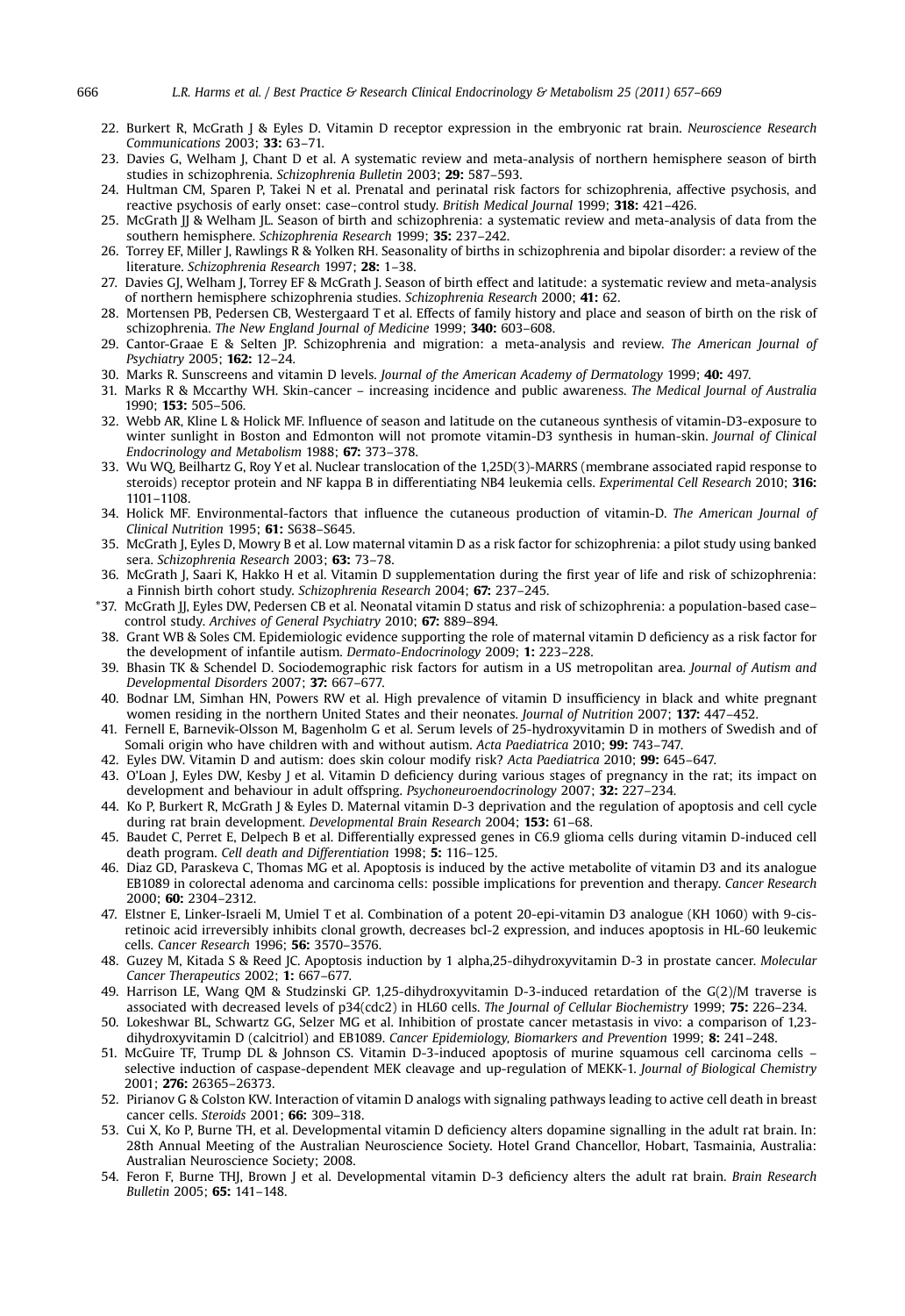- <span id="page-10-0"></span>55. Harrison PJ. The neuropathology of schizophrenia – a critical review of the data and their interpretation. Brain 1999; 122: 593–624.
- 56. Wood SJ, Pantelis C, Velakoulis D et al. Progressive changes in the development toward schizophrenia: studies in subjects at increased symptomatic risk. Schizophrenia Bulletin 2008; 34: 322–329.
- 57. Burne TH, O'Loan J, McGrath JJ & Eyles DW. Hyperlocomotion associated with transient prenatal vitamin D deficiency is ameliorated by acute restraint. Behavioural Brain Research 2006; 174: 119-124.
- 58. Eyles DW, Rogers F, Buller K et al. Developmental vitamin D (DVD) deficiency in the rat alters adult behaviour independently of HPA function. Psychoneuroendocrinology 2006; 31: 958–964.
- 59. Hooks MS, Jones GH, Smith AD et al. Response to novelty predicts the locomotor and nucleus–accumbens dopamine response to amphetamine. Synapse 1991; 9: 121-128.
- 60. Heidbreder CA, Weiss IC, Domeney AM et al. Behavioral, neurochemical and endocrinological characterization of the early social isolation syndrome. Neuroscience 2000; 100: 749–768.
- 61. Lipska BK, Al-Amin HA & Weinberger DR. Excitotoxic lesions of the rat medial prefrontal cortex effects on abnormal behaviors associated with neonatal hippocampal damage. Neuropsychopharmacology 1998; 19: 451–464.
- 62. Lahti AC, Koffel B, LaPorte D & Tamminga CA. Subanesthetic doses of ketamine stimulate psychosis in schizophrenia. Neuropsychopharmacology 1995; 13: 9–19.
- 63. Lahti AC, Weiler MA, Michaelidis T et al. Effects of ketamine in normal and schizophrenic volunteers. Neuropsychopharmacology 2001; 25: 455–467.
- 64. Andine P, Widermark N, Axelsson R et al. Characterization of MK-801-induced behavior as a putative rat model of psychosis. Journal of Pharmacology and Experimental Therapeutics 1999; 290: 1393–1408.
- 65. Wu J, Zou H, Strong JA et al. Bimodal effects of MK-801 on locomotion and stereotypy in C57BL/6 mice. Psychopharmacology (Berlin) 2005; 177: 256–263.
- 66. Jones SR, Gainetdinov RR, Wightman RM & Caron MG. Mechanisms of amphetamine action revealed in mice lacking the dopamine transporter. The Journal of Neurosci 1998; 18: 1979–1986.
- 67. Sulzer D, Chen TK, Lau YY et al. Amphetamine redistributes dopamine from synaptic vesicles to the cytosol and promotes reverse transport. The Journal of Neurosci 1995; 15: 4102-4108.
- 68. Sulzer D, Maidment NT & Rayport S. Amphetamine and other weak bases act to promote reverse transport of dopamine in ventral midbrain neurons. Journal of Neurochemistry 1993; 60: 527–535.
- 69. Wieczorek WJ & Kruk ZL. Differential action of  $(+)$ -amphetamine on electrically evoked dopamine overflow in ratbrain slices containing corpus striatum and nucleus–accumbens. British Journal of Pharmacology 1994; 111: 829–836.
- 70. Lubow RE & Gewirtz JC. Latent inhibition in humans data, theory, and implications for schizophrenia. Psychological Bulletin 1995; 117: 87–103.
- 71. Weiner I. The 'two-headed' latent inhibition model of schizophrenia: modeling positive and negative symptoms and their treatment. Psychopharmacology (Berlin) 2003; 169: 257-297.
- 72. Ellenbroek BA & Riva MA. Early maternal deprivation as an animal model for schizophrenia. Clinical Neuroscience Research 2003; 3: 297–302.
- 73. Meyer U, Feldon J, Schedlowski M & Yee BK. Towards an immuno-precipitated neurodevelopmental animal model of schizophrenia. Neuroscience and Biobehavioral Reviews 2005; 29: 913–947.
- 74. Zuckerman L, Rehavi M, Nachman R & Weiner I. Immune activation during pregnancy in rats leads to a postpubertal emergence of disrupted latent inhibition, dopaminergic hyperfunction, and altered limbic morphology in the offspring: a novel neurodevelopmental model of schizophrenia. Neuropsychopharmacology 2003; 28: 1778–1789.
- 75. Becker A, Eyles DW, McGrath JJ & Grecksch G. Transient prenatal vitamin D deficiency is associated with subtle alterations in learning and memory functions in adult rats. Behavioural Brain Research 2005; 161: 306–312.
- 76. Harms LR, Eyles DW, McGrath JJ et al. Developmental vitamin D deficiency alters adult behaviour in 129/SvJ and C57BL/ 6 J mice. Behavioural Brain Research 2008; 187: 343–350.
- 77. de Abreu DAF, Nivet E, Baril N et al. Developmental vitamin D deficiency alters learning in C57Bl/6 J mice. Behavioural Brain Research 2010; 208: 603–608.
- 78. Chen KB, Lin AMY & Chiu TH. Systemic vitamin D3 attenuated oxidative injuries in the locus coeruleus of rat brain. In Slikker W, Andrews RJ & Trembly B (eds.). Neuroprotective Agents 2003, pp. 313–324.
- 79. Lin AMY, Fan SF, Yang DM et al. Zinc-induced apoptosis in substantia nigra of rat brain: neuroprotection by vitamin D3. Free Radical Biology and Medicine 2003; 34: 1416–1425.
- 80. Ibi M, Sawada H, Nakanishi M et al. Protective effects of 1 alpha,25-(OH)(2)D-3 against the neurotoxicity of glutamate and reactive oxygen species in mesencephalic culture. Neuropharmacology 2001; 40: 761–771.
- \*81. Brewer LD, Thibault V, Chen KC et al. Vitamin D hormone confers neuroprotection in parallel with downregulation of Ltype calcium channel expression in hippocampal neurons. The Journal of Neurosci 2001; 21: 98-108.
- 82. Alexianu ME, Robbins E, Carswell S & Appel SH. 1 Alpha,25 dihydroxyvitamin D-3-dependent up-regulation of calciumbinding proteins in motoneuron cells. Journal of Neuroscience Research 1998; 51: 58–66.
- 83. Deviragh PA, Haglid KG & Celio MR. Parvalbumin increases in the caudate–putamen of rats with vitamin D hypervitaminosis. Proceedings of the National Academy of Sciences of the United States of America 1989; 86: 3887-3890.
- 84. Siegel A, Malkowitz L, Moskovits MJ & Christakos S. Administration of 1,25-dihydroxyvitamin D3 results in the elevation of hippocampal seizure threshold levels in rats. Brain Research 1984; 298: 125–129.
- 85. Kalueff AV, Minasyan A & Tuohimaa P. Anticonvulsant effects of 1,25-dihydroxyvitamin D in chemically induced seizures in mice. Brain Research Bulletin 2005; 67: 156–160.
- 86. Borowicz KK, Morawska M, Furmanek-Karwowska K et al. Cholecalciferol enhances the anticonvulsant effect of conventional antiepileptic drugs in the mouse model of maximal electroshock. European Journal of Pharmacology 2007; 573: 111–115.
- 87. Mehrotra P, Marwaha RK, Aneja S et al. Hypovitaminosis D and hypocalcemic seizures in infancy. Indian Pediatrics 2010; 47: 581–586.
- 88. Bergqvist AG, Schall JI & Stallings VA. Vitamin D status in children with intractable epilepsy, and impact of the ketogenic diet. Epilepsia 2007; 48: 66–71.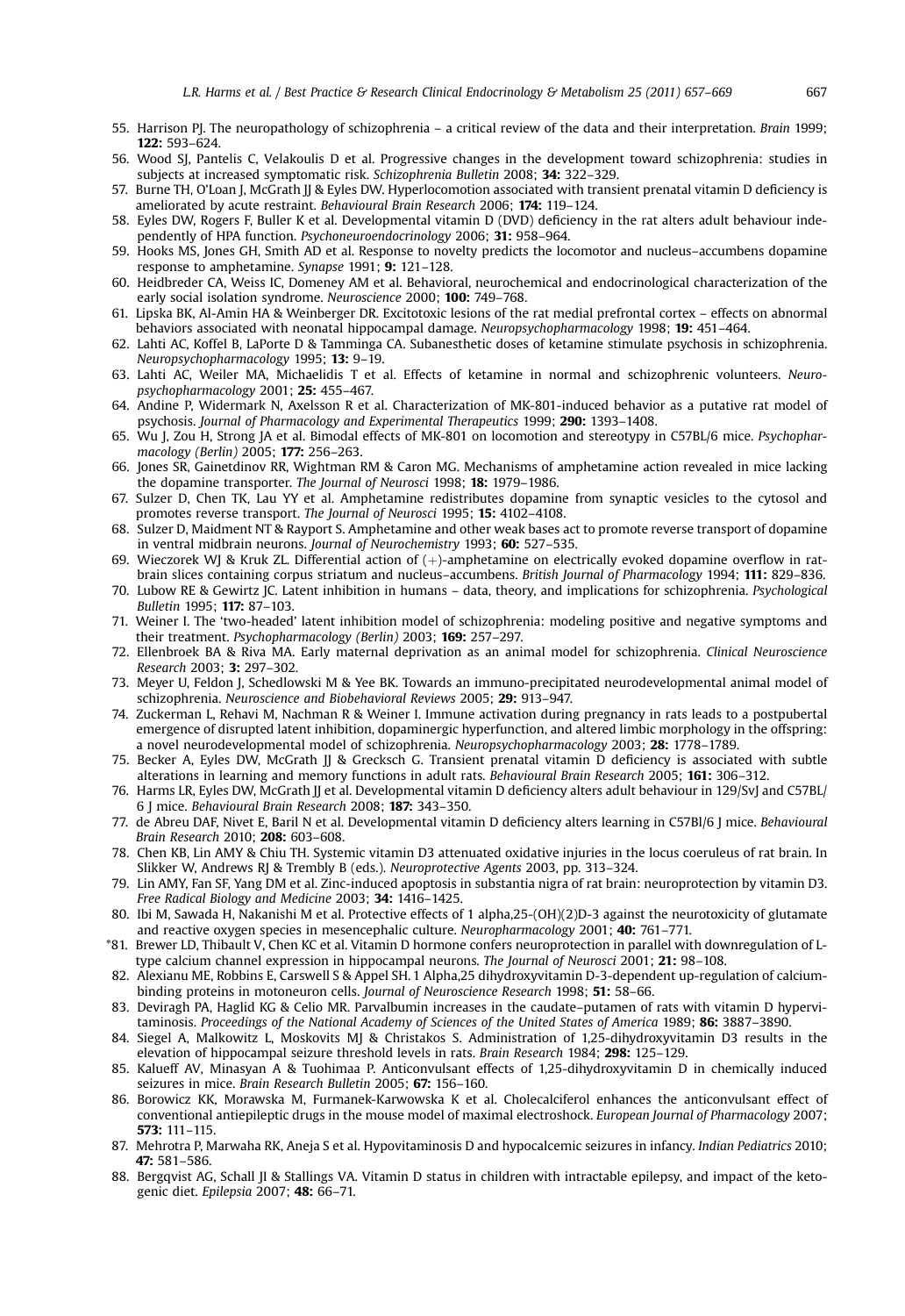- <span id="page-11-0"></span>89. Solomon AJ & Whitham RH. Multiple sclerosis and vitamin D: a review and recommendations. Current Neurology and Neuroscience Reports 2010; 10: 389–396.
- 90. Alonso A & Hernan MA. Temporal trends in the incidence of multiple sclerosis: a systematic review. Neurology 2008; 71: 129–135.
- 91. Munger KL, Levin LI, Hollis BW et al. Serum 25-hydroxyvitamin D levels and risk of multiple sclerosis. Journal of the American Medical Association 2006; 296: 2832–2838.
- 92. Munger KL, Zhang SM, O'Reilly E et al. Vitamin D intake and incidence of multiple sclerosis. Neurology 2004; 62: 60–65.
- \*93. Garcion E, Sindji L, Montero-Menei C et al. Expression of inducible nitric oxide synthase during rat brain inflammation: regulation by 1,25-dihydroxyvitamin D-3. Glia 1998; 22: 282–294.
- 94. Nataf S, Garcion E, Darcy F et al. 1,25 Dihydroxyvitamin D3 exerts regional effects in the central nervous system during experimental allergic encephalomyelitis. Journal of Neuropathology and Experimental Neurology 1996; 55: 904–914.
- 95. Cantorna MT, Hayes CE & DeLuca HF. 1,25-Dihydroxyvitamin D3 reversibly blocks the progression of relapsing encephalomyelitis, a model of multiple sclerosis. Proceedings of the National Academy of Sciences of the United States of America 1996; 93: 7861–7864.
- 96. Fernandes de Abreu DA, Ibrahim EC, Boucraut J et al. Severity of experimental autoimmune encephalomyelitis is unexpectedly reduced in mice born to vitamin D-deficient mothers. The Journal of Steroid Biochemistry and Molecular Biology 2010; 121: 250–253.
- 97. Wang JY, Wu JN, Cherng TL et al. Vitamin D-3 attenuates 6-hydroxydopamine-induced neurotoxicity in rats. Brain Research 2001; 904: 67–75.
- 98. Smith MP, Fletcher-Turner A, Yurek DM & Cass WA. Calcitriol protection against dopamine loss induced by intracerebroventricular administration of 6-hydroxydopamine. Neurochemical Research 2006; 31: 533–539.
- 99. Cass WA, Smith MP & Peters LE. Calcitriol protects against the dopamine- and serotonin-depleting effects of neurotoxic doses of methamphetamine. Annals of the New York Academy of Sciences 2006; 1074: 261–271.
- 100. Puchacz E, Stumpf WE, Stachowiak EK & Stachowiak MK. Vitamin D increases expression of the tyrosine hydroxylase gene in adrenal medullary cells. Brain Research, Molecular Brain Research 1996; 36: 193–196.
- 101. Tekes K, Gyenge M, Hantos M & Csaba G. Transgenerational hormonal imprinting caused by vitamin A and vitamin D treatment of newborn rats. Alterations in the biogenic amine contents of the adult brain. Brain and Devevelopment 2009; 41: 227–280.
- 102. Tekes K, Gyenge M, Folyovich A & Csaba G. Influence of neonatal vitamin A or vitamin D treatment on the concentration of biogenic amines and their metabolites in the adult rat brain. Hormone and Metabolic Research 2009; 41: 277–280.
- 103. Evatt ML, DeLong MR, Khazai N et al. Prevalence of vitamin D insufficiency in patients with Parkinson disease and Alzheimer disease. Archives of Neurology 2008; 65: 1348–1352.
- 104. Newmark HL & Newmark J. Vitamin D and Parkinson's disease-a hypothesis. Movement Disorders 2007; 22: 461-468.
- 105. Knekt P, Kilkkinen A, Rissanen H et al. Serum vitamin D and the risk of Parkinson disease. Archives of Neurology 2010; 67: 808–811.
- 106. Kim JS, Kim YI, Song C et al. Association of vitamin D receptor gene polymorphism and Parkinson's disease in Koreans. Journal of Korean Medical Science 2005; 20: 495–498.
- 107. Sapolsky RM. Stress, glucocorticoids, and damage to the nervous system: the current state of confusion. Stress 1996; 1: 1–19.
- 108. Obradovic D, Gronemeyer H, Lutz B & Rein T. Cross-talk of vitamin D and glucocorticoids in hippocampal cells. Journal of Neurochemistry 2006; 96: 500–509.
- 109. Jorde R, Sneve M, Figenschau Y et al. Effects of vitamin D supplementation on symptoms of depression in overweight and obese subjects: randomized double blind trial. Journal of Internal Medicine 2008; 264: 599–609.
- 110. Llewellyn DJ, Lang IA, Langa KM et al. Vitamin D and risk of cognitive decline in elderly persons. Archives of Internal Medicine 2010; 170: 1135–1141.
- 111. May HT, Bair TL, Lappe DL et al. Association of vitamin D levels with incident depression among a general cardiovascular population. American Heart Journal 2010; 159: 1037-1043.
- \*112. McCann JC & Ames BN. Is there convincing biological or behavioral evidence linking vitamin D deficiency to brain dysfunction? Journal of the Federation of American Societies for Experimental Biology 2008; 22: 982-1001.
- 113. Buell JS & Dawson-Hughes B. Vitamin D and neurocognitive dysfunction: Preventing Decline? Molecular Aspects of Medicine 2008; 29: 415–422.
- 114. Grant WB. Does vitamin D reduce the risk of dementia? Journal of Alzheimer's Disease 2009; 17: 151–159.
- 115. Vieth R, Bischoff-Ferrari H, Boucher BJ, Dawson-Hughes B, Garland CF et al. The urgent need to recommend an intake of vitamin D that is effective. American Journal of Clinical Nutrition 2007; 85: 649-650.
- 116. Melcangi RC & Panzica G. Neuroactive steroids: an update of their roles in central and peripheral nervous system. Psychoneuroendocrinology 2009; 34(Suppl. 1): S1–S8.
- 117. McGrath J, Feron F, Eyles D & Mackay-Sim A. Vitamin D: the neglected neurosteroid? Trends in Neurosciences 2001; 24: 570–571.
- 118. Hollis BW & Wagner CL. Vitamin D deficiency during pregnancy: an ongoing epidemic. The American Journal of Clinical Nutrition 2006; 84: 273.
- 119. Hollis BW & Wagner CL. Nutritional vitamin D status during pregnancy: reasons for concern. Canadian Medical Association Journal 2006; 174: 1287–1290.
- 120. Cui X, Pelekanos M, Burne TH et al. Maternal vitamin D deficiency alters the expression of genes involved in dopamine specification in the developing rat mesencephalon. Neuroscience Letters 2010; 486: 220–223.
- 121. Kesby JP, Cui XY, Ko P et al. Developmental vitamin D deficiency alters dopamine turnover in neonatal rat forebrain. Neuroscience Letters 2009; 461: 155–158.
- 122. Eyles D, Almeras L, Benech P et al. Developmental vitamin D deficiency alters the expression of genes encoding mitochondrial, cytoskeletal and synaptic proteins in the adult rat brain. Journal of Steroid Biochemistry and Molecular Biology 2007; 103: 538–545.
- 123. Almeras L, Eyles D, Benech P et al. Developmental vitamin D deficiency alters brain protein expression in the adult rat: implications for neuropsychiatric disorders. Proteomics 2007; 7: 769–780.